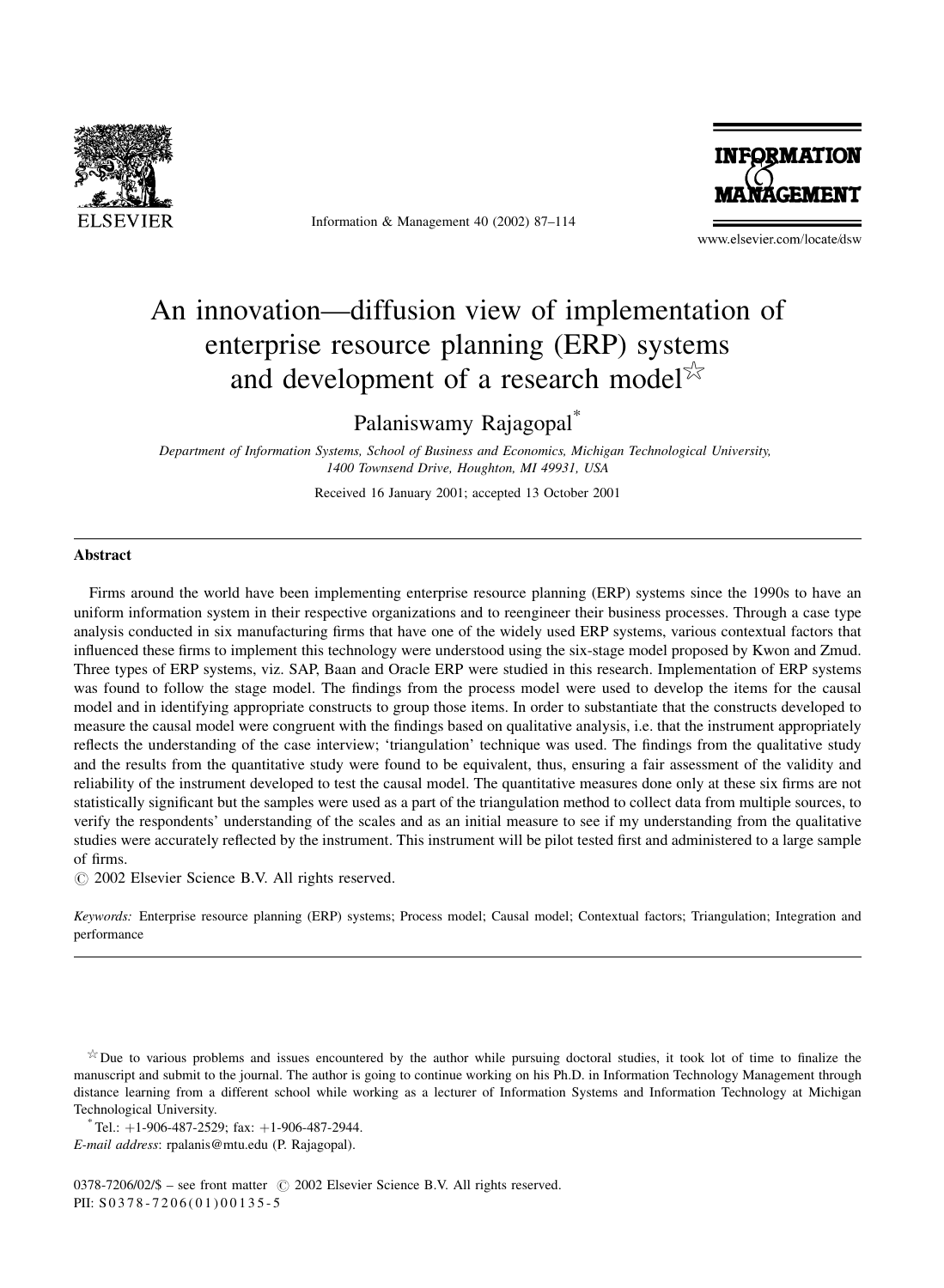## 1. Introduction

When met with high levels of competition and pressure from the industry, most organizations invariably turn to the information systems department to help them attain advantages in the market by performing better internally through saving resources and through becoming adept in responding to these challenges from the environment. Many manufacturing and other organizations around the world have been able to achieve high levels of performance during the recent turbulent decades because of the application and usage of various IT tools that automated many of their routine organizational activities. Implementation and wide usage of IT tools have helped organizations to function in an organized fashion, thus, alleviating many redundancies that were ubiquitous across the entire organization. Venkatraman [57] recently mentioned that ''We are at an interesting turning point in our business history: the industrial age is giving way to the information age and the digital infrastructure is fast replacing the physical infrastructure''. Similar to how industrial machinery and tools were used at the transition from Agrarian to Industrial Economy, currently we are at a stage where information technology tools available and the systems developed using those tools are at infant or premature stages of development and usage with more room for research, development and usage. If we take into account the number of users and how these users utilize these tools, this statement becomes more valid. The work force is slowly being transformed from 'manual and routine task performing workers' to knowledge workers because of the rapid use of IT that involves information processing, dissemination and data gathering rather than physical exertion as explained by Zuboff [59].

Information technology application and usage are associated with many inherent drawbacks that were opaque to many of the organizational decision-makers for many years. The changes in the global economy and the intense competition during the early 1990s resulted in a 'rude awakening' to many industrial organizations to chart new strategies to be successful if not at least to survive even in local markets. Information technology based tools were seen as one of the significant enablers of success, and organizations went on an IT investment binge in the hope that implementation of IT tools would automatically put them in a

comfortable position where all of an organization's activities were expected to be automated resulting in an 'efficient' organization. But they were in for a surprise. Of the US\$ 275 billion spent by US firms in 1996 in software applications, 53% of the projects failed [23], and these failures were not because the software were coded incorrectly, rather the companies failed to understand the real organizational needs and systems required to solve their problems to improve performance. After all there was no shortage in the brainpower required to code programs and definitely it was not a laggard to stop US firms from designing an appropriate system. Based on empirical research, Quinn and Baily [45] found that the investments made in IT did not result in any improvements in industrial productivity. The reason for the inability of the firms to realize competitive gains even after spending billions of dollars is that proper usage of IT necessitates changes in the design and structure of an organization as mentioned by Brynjolfsson and Hitt [9] in their paper about 'productivity paradox'. Brynjolfsson and Mendelson [10] found that organizations might not be able to realize full benefits of a technology unless they make the necessary changes in organizational structure, strategies and processes. Many renowned scholars in MIS including Grover, Teng, Segars, Fiedler, Henderson, Venkatraman, Scott-Morton, Lucas and Baroudi have called for changes in business processes, organizational structures and such management related issues in order to take full advantage of the implemented information technologies [25,28, 50,38].

On the technical side of IT, one of the primary reasons for the inability of many firms to realize the full potential offered by IT is the incompatibility among the various computer hardware and software systems as was found during the case studies and as reported by Ives and Jarvenpaa [29], Stevens [55] and others. Individual functions and divisions started implementing various computer hardware and software systems in their respective functions and divisions during the last decade, which eventually resulted in organizations characterized by a myriad of different systems that could not communicate with one another. Individual functions and divisions were able to realize better performance and efficiency but at an organizational level they were impeded from performing better through using all of the available information because